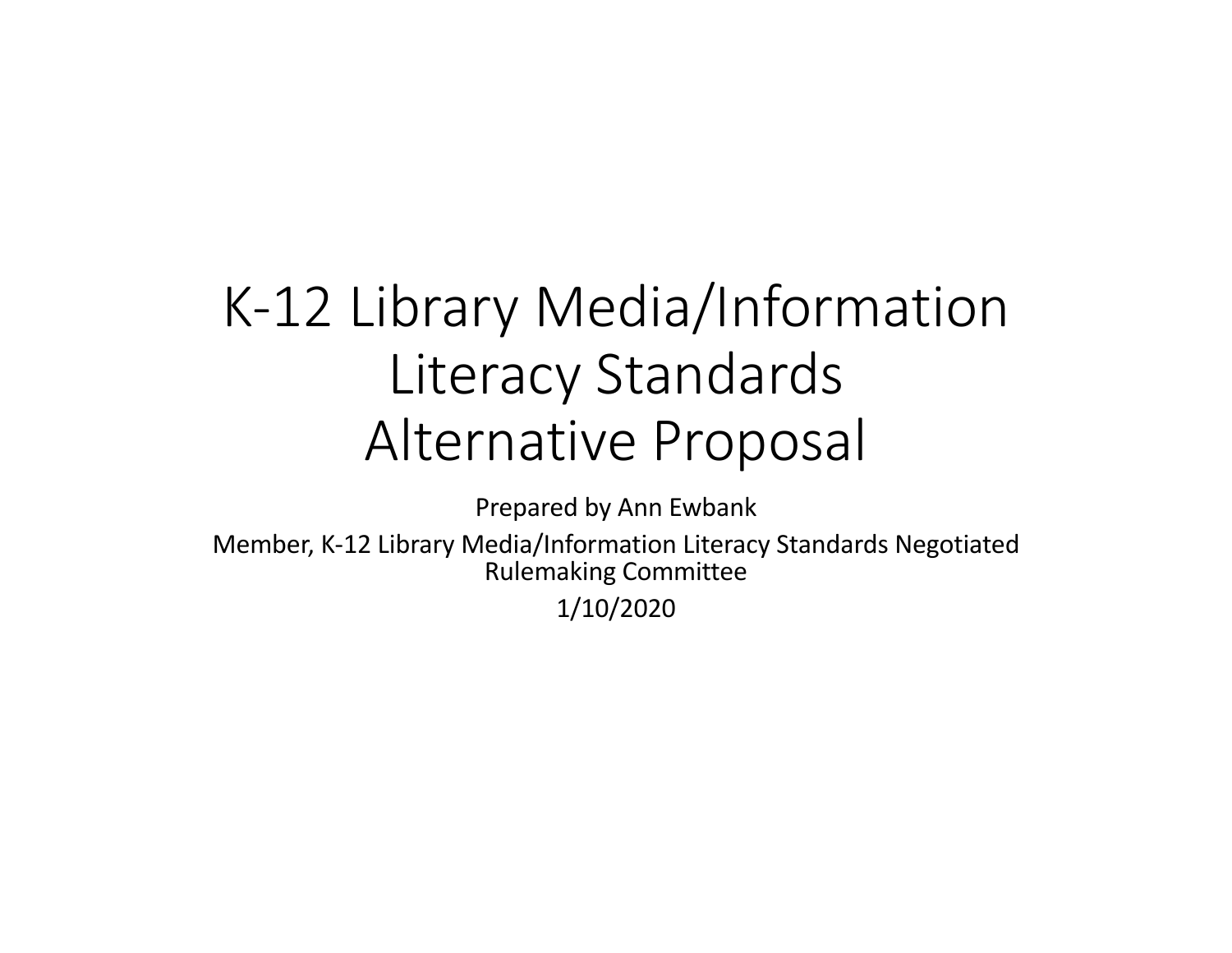| <b>Current Standards (adopted 2008)</b>                                                                              | <b>Standards Drafted by Revision Team</b><br>(July 2019)                                                                                                               | <b>Standards Drafted by OPI for</b><br><b>Consideration by NRM Committee</b><br>(1/10/20) | <b>Alternative Standards Proposal for</b><br><b>Consideration by NRM Committee</b><br>Drafted by Ann Ewbank (1/10/20)                                                                                                                            |
|----------------------------------------------------------------------------------------------------------------------|------------------------------------------------------------------------------------------------------------------------------------------------------------------------|-------------------------------------------------------------------------------------------|--------------------------------------------------------------------------------------------------------------------------------------------------------------------------------------------------------------------------------------------------|
| <b>Standard 1:</b> A student must identify<br>the task and determine the resources<br>needed.                        | <b>Standard 1: Students must identify the</b><br>task and explore possible resources.                                                                                  | Standard 1: Students must identify the<br>task and determine resources needed.            | <b>Standard 1:</b> Students will build new<br>knowledge by inquiring, thinking<br>critically, identifying problems, and<br>developing strategies for solving<br>problems.                                                                        |
| <b>Standard 2:</b> A student must locate<br>sources, use information, and present<br>findings.                       | <b>Standard 2: Students will locate</b><br>sources and use information safely,<br>ethically and legally to create an original findings.<br>product.                    | <b>Standard 2: Students will locate</b><br>sources, use information, and present          | <b>Standard 2: Students will</b><br>demonstrate an understanding of and<br>commitment to inclusiveness and<br>respect for diversity in the learning<br>community, including the distinct and<br>unique cultural heritage of American<br>Indians. |
| <b>Standard 3:</b> A student must evaluate<br>the product and learning process.                                      | <b>Standard 3: Students will present their</b><br>findings and evaluate their learning<br>process.                                                                     | <b>Standard 3: Students will evaluate</b><br>learning products and learning process.      | <b>Standard 3: Students will work</b><br>effectively with others to broaden<br>perspectives and work toward<br>common goals.                                                                                                                     |
| <b>Standard 4:</b> A student must use<br>information safely, ethically and<br>legally.                               | <b>Standard 4:</b> Students will exercise their <b>Standard 4:</b> Students will use<br>freedom to read and demonstrate their<br>ability to pursue personal interests. | information safely, ethically, and<br>legally.                                            | <b>Standard 4: Students will make</b><br>meaning for oneself by collecting,<br>organizing, and sharing resources of<br>personal relevance.                                                                                                       |
| <b>Standard 5:</b> A student must pursue<br>personal interests through literature<br>and other creative expressions. | Standard 5: Students will collaborate<br>within diverse learning communities.                                                                                          |                                                                                           | <b>Standard 5: Students will discover</b><br>and innovate through experience and<br>reflection.                                                                                                                                                  |
|                                                                                                                      |                                                                                                                                                                        |                                                                                           | Standard 6: Students will exercise<br>their freedom to read and demonstrate<br>their ability to pursue personal<br>interests.                                                                                                                    |
|                                                                                                                      |                                                                                                                                                                        |                                                                                           | <b>Standard 7: Students will</b><br>demonstrate safe, legal, and ethical<br>creating and sharing of knowledge<br>products.                                                                                                                       |
|                                                                                                                      |                                                                                                                                                                        |                                                                                           | Standard 8: Students will engage in<br>authentic inquiry experiences about<br>the distinct and unique cultural<br>heritage of American Indians.                                                                                                  |

#### Montana K-12 Library Media/Information Literacy Standards Revision Proposals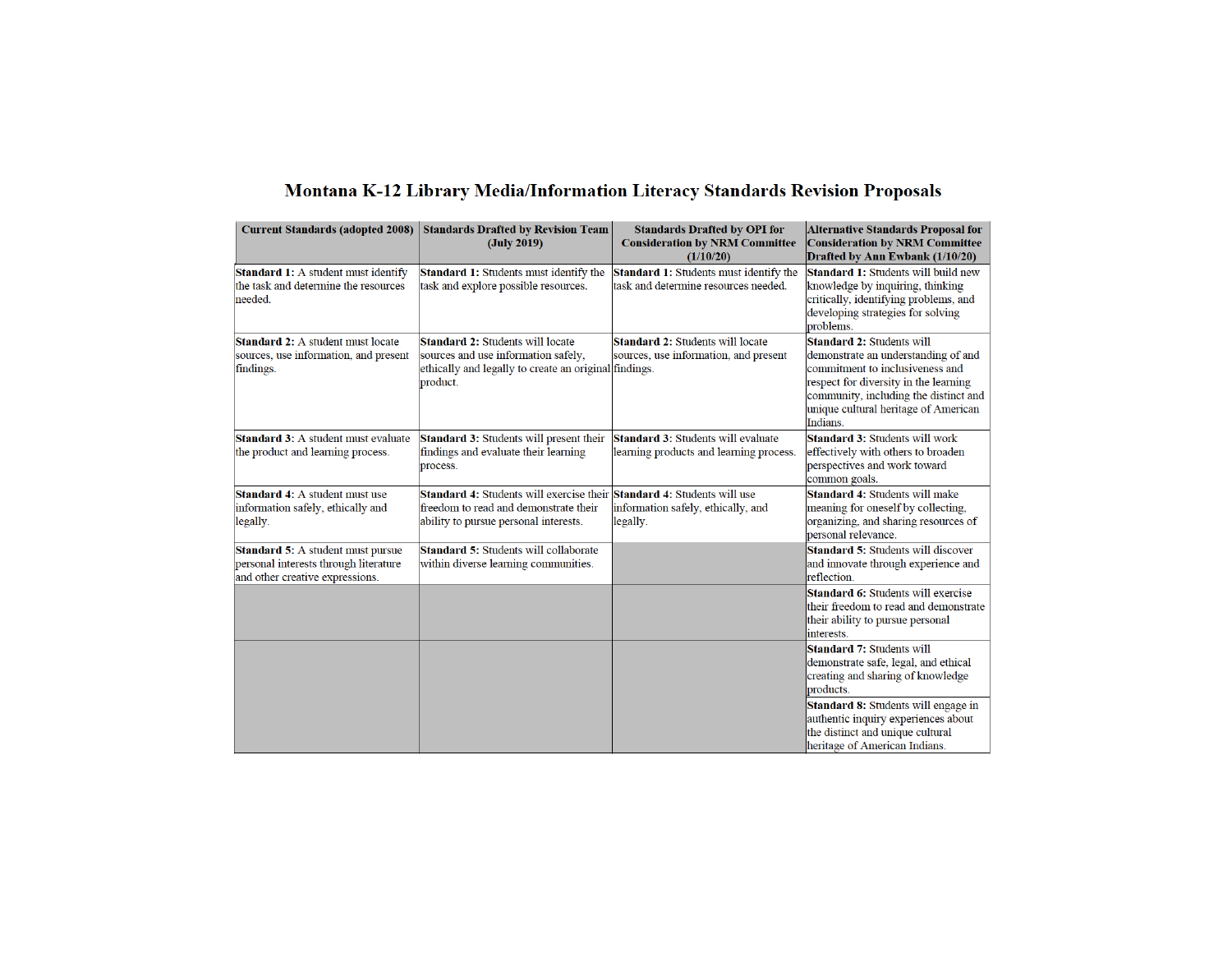### **Rationale**

| <b>Standards Drafted by OPI for Consideration by NRM Committee</b><br>(1/10/20) | <b>Alternative Standards Proposal for Consideration by NRM Committee</b><br>Drafted by Ann Ewbank (1/10/20) |
|---------------------------------------------------------------------------------|-------------------------------------------------------------------------------------------------------------|
| Mirrors Big 6 inquiry process (published 1990 and have not been revised)        | Based upon the AASL National Standards for Learners (published 2017),                                       |
|                                                                                 | particularly the six Shared Foundations                                                                     |
| <b>Information focused</b>                                                      | Learner/student focused                                                                                     |
| Outcome based                                                                   | Competency based                                                                                            |
| Big 6 is one of many inquiry models-some inquiry models are more                | Treats inquiry models like tools to choose from dependent upon the nature of                                |
| appropriate for tasks than others                                               | the inquiry                                                                                                 |
| Reflects one portion of instruction in an effective school library program      | More accurately reflects the intent of instruction in an effective school library                           |
|                                                                                 | program                                                                                                     |
| "there is a strong body of anecdotal research that highlights recommendations   | AASL Standards for Initial Preparation of School Librarians (approved 2019)                                 |
| for practice and successes resulting from implementation of Big6 (e.g.,         | mirror the AASL National Standards                                                                          |
| Jansen and Culpepper 1996; Eisenberg 1997, 1999; Eisenberg and Berkowitz        |                                                                                                             |
| 1998) the literature does not report a strong empirical study of the model."    |                                                                                                             |
| Wolf et al, 2003                                                                |                                                                                                             |
|                                                                                 | Crosswalked with ISTE, NGSS, and CS First Curriculum (Code with Google)                                     |
|                                                                                 | Will be crosswalked with CCSS in the future.                                                                |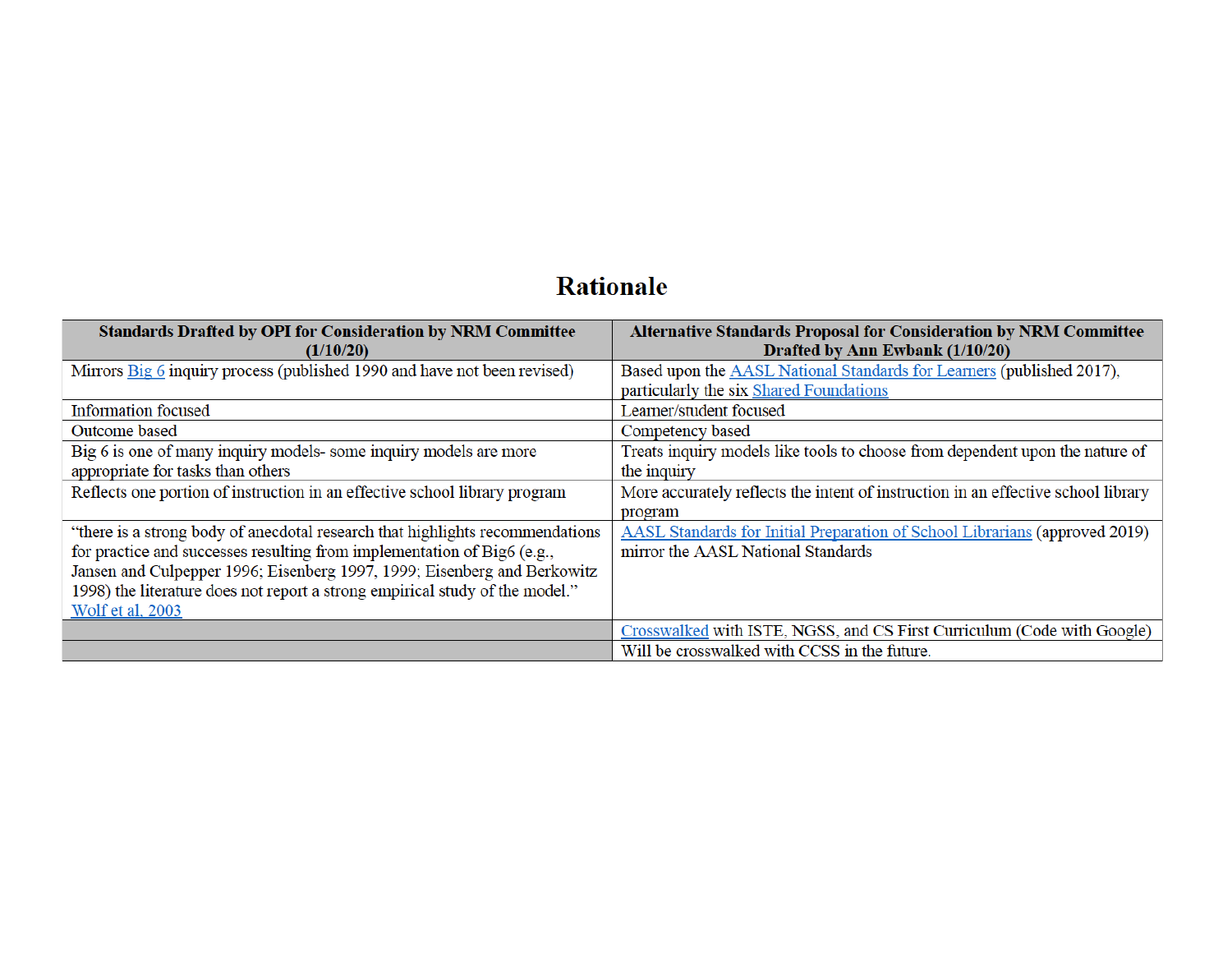standards (K-2, 3-5, 6-8, 9-12) aligned Grade-level with THINK

 GROW can also be CREATE, SHARE, and incorporated.

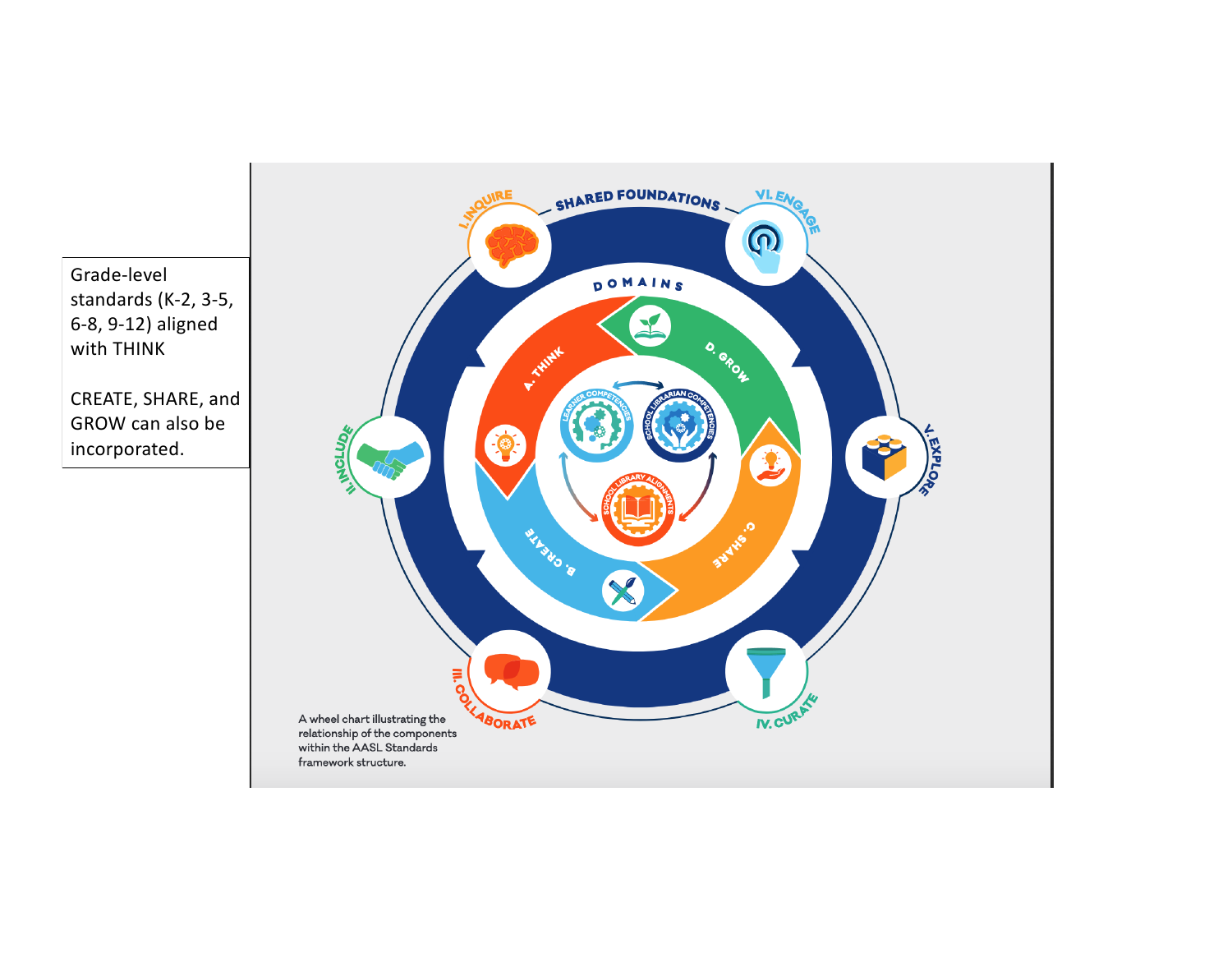- **1. INQUIRE:** Students will build new knowledge by inquiring, thinking critically, identifying problems, and developing strategies for solving problems.
- **2. INCLUDE:** Students will demonstrate an understanding of and commitment to inclusiveness and respect for diversity in the learning community, including the distinct and unique cultural heritage of American Indians.
- **3. COLLABORATE:** Students will work effectively with others to broaden perspectives and work toward common goals.
- **4. CURATE:** Students will make meaning for oneself by collecting, organizing, and sharing resources of personal relevance. sharing resources of personal relevance.
- **5. EXPLORE:** Students will discover and innovate through experience and reflection.
- 6. Students will exercise their freedom to read and demonstrate their ability to pursue personal interests **(Revision Team Standard 5).**
- **7. ENGAGE:** Students will demonstrate safe, legal, and ethical creating and sharing of knowledge products.
- 8. Students will engage in authentic inquiry experiences about the distinct and unique cultural heritage of American Indians.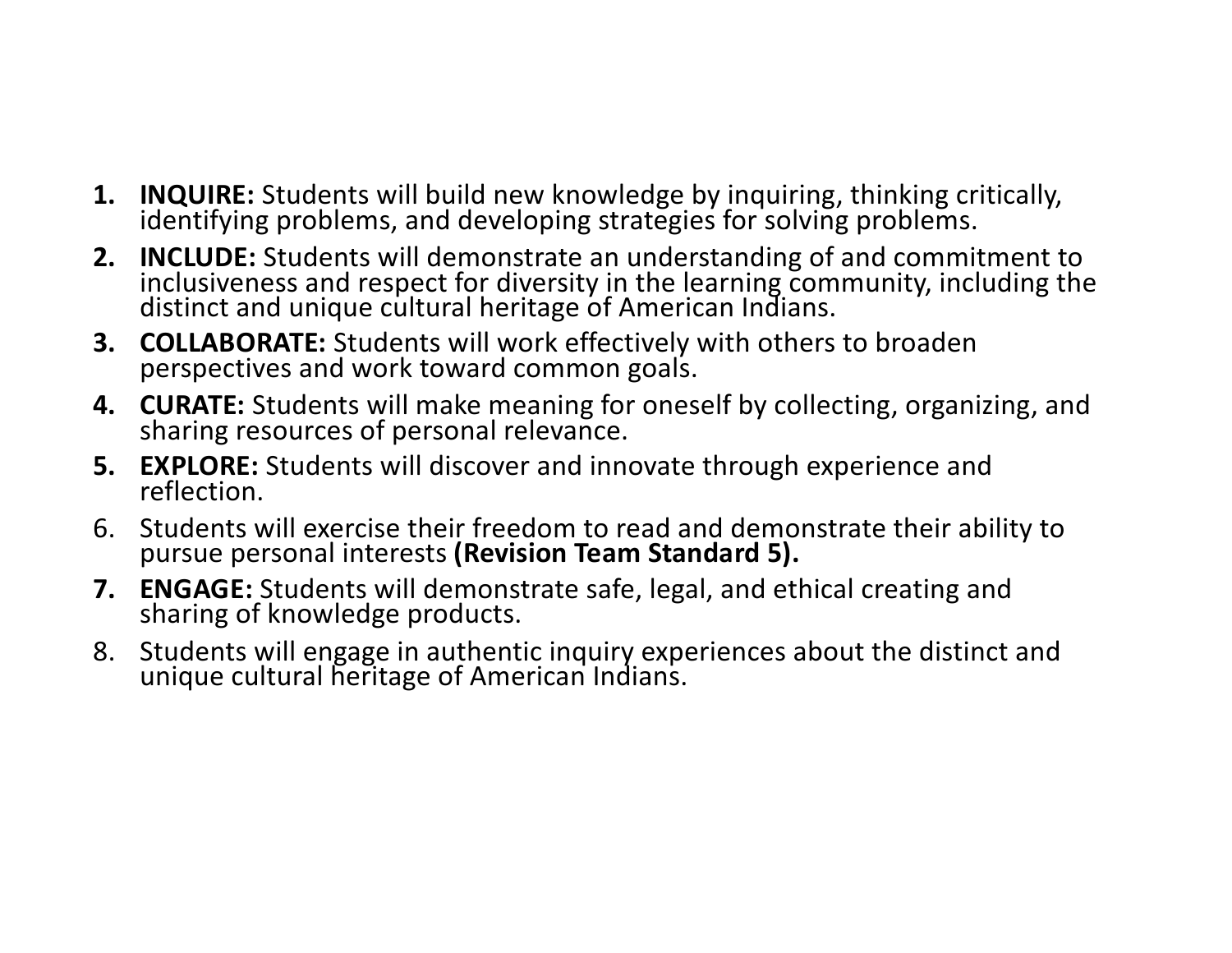### Too many standards, not enough time? K-2

#### **Standard 5**

| <b>Standard 1</b> |                                                                                                        | a.                | Routinely select picture, fiction, and information books.                                                       |  |
|-------------------|--------------------------------------------------------------------------------------------------------|-------------------|-----------------------------------------------------------------------------------------------------------------|--|
| a.                | Form simple, factual level questions and begin to                                                      | b.                | Explore new genres.                                                                                             |  |
|                   | explore ways to answer them.                                                                           | c.                | Begin to recognize that different genres require different reading,<br>listening, or viewing strategies.        |  |
| b.                | Ask "I wonder" questions about topic, question, or<br>problem.                                         | d.                | Make connections between literature and personal experiences.                                                   |  |
| <b>Standard 2</b> |                                                                                                        | e.                | Select books at the appropriate reading level, to be read aloud, or                                             |  |
| a.                | Share knowledge and ideas with others through                                                          |                   | challenging books for browsing and enjoyment.                                                                   |  |
|                   | discussion and listening.                                                                              | f.                | Express feelings about a story through pictures and words.                                                      |  |
| b.                | Formulate questions related to content presented by<br>others.                                         | g.                | Express ideas through simple products in different formats.                                                     |  |
| <b>Standard 3</b> |                                                                                                        | <b>Standard 6</b> |                                                                                                                 |  |
| a.                | Listen respectfully and, when appropriate, offer<br>information and opinions in group discussions.     | a.                | Request, choose, and share a variety of materials from various<br>genres related to personal interests.         |  |
| <b>Standard 4</b> |                                                                                                        | <b>Standard 7</b> |                                                                                                                 |  |
| a.                | With guidance and support, generate questions about<br>a topic and select a focal question to explore. | a.                | With guidance and support, acknowledge the work of others by<br>citing sources.                                 |  |
|                   |                                                                                                        | b.                | With guidance and support, maintain safe behavior when using<br>the internet.                                   |  |
|                   |                                                                                                        | <b>Standard 8</b> |                                                                                                                 |  |
|                   |                                                                                                        | a.                | Engage in authentic inquiry experiences about the distinct and<br>unique cultural heritage of American Indians. |  |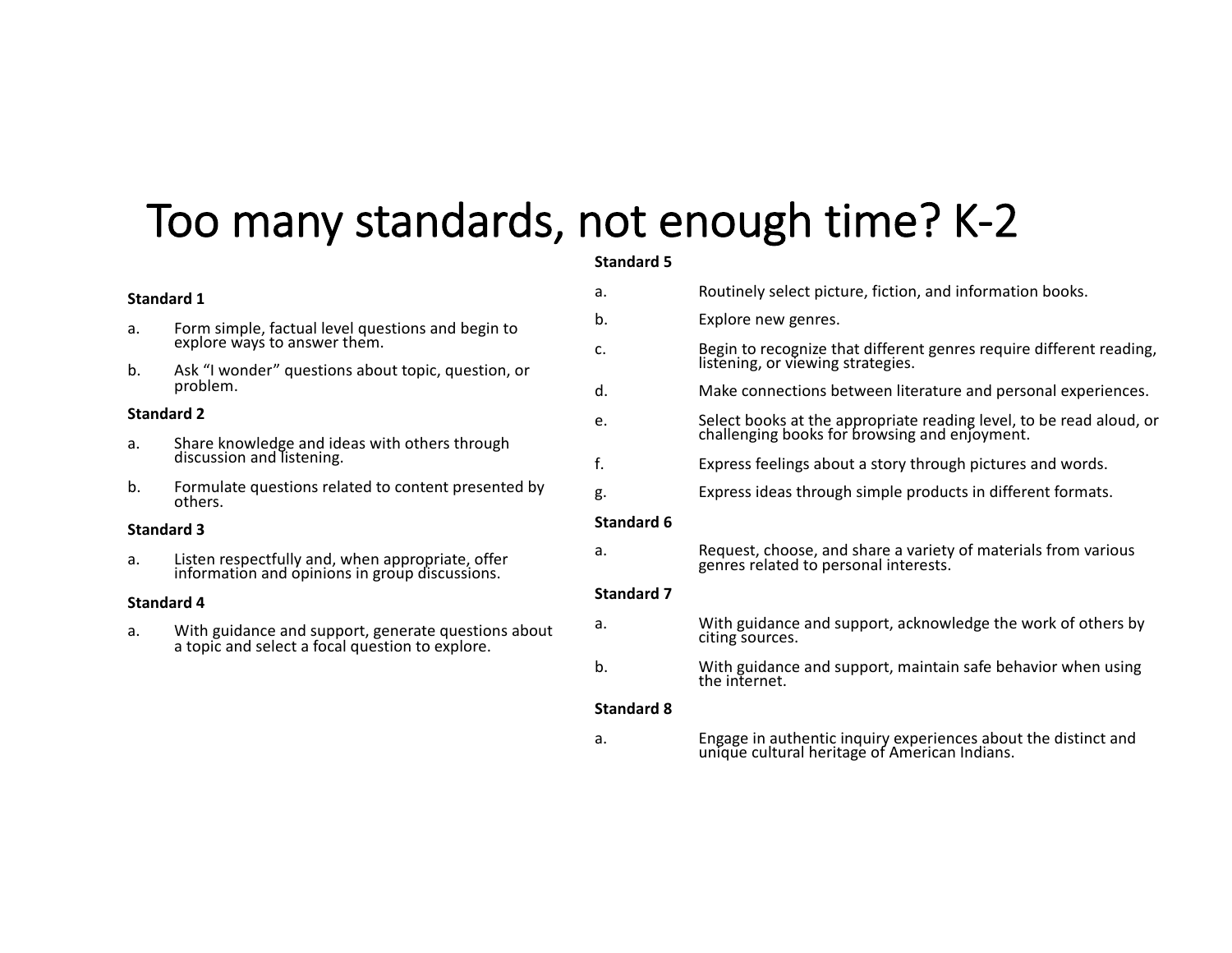## Too many standards, not enough time? K-2, 45-minute lesson

![](_page_6_Picture_1.jpeg)

makes the crops grow. A sacred tradition, the elders  *How wind brings the clouds and*  Un this desert land live the People<br>who know<br>How to sing down the rain that<br>makes the crops grow.<br>A sacred tradition, the elders<br>explain<br>about the story through a<br>drawing.<br>6. Select a book for personal enjoyment.

 *clouds bring the rain.* 

![](_page_6_Picture_3.jpeg)

#### **Objectives**

The student will be able to:

- 1. Form a question about the Tohono O'odham people
- 2. Share one fact about the rain ceremony with a partner.
- personal experience with rain.
- 4. Listen respectfully during the read-aloud.
- 5. Express feelings about the story through a
-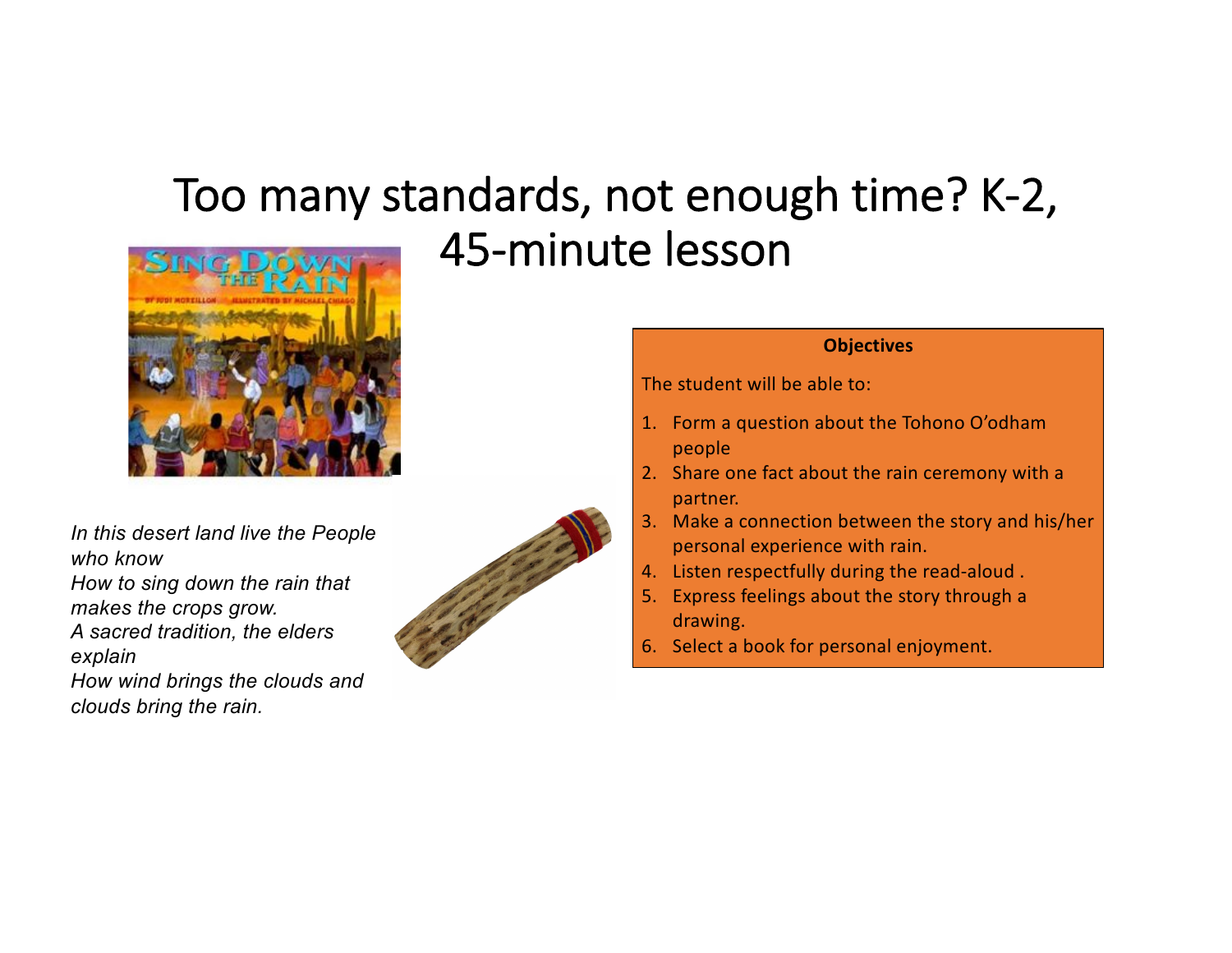### Too many standards, not enough time? K-2, 45-minute lesson

**Materials:** *Sing Down the Rain*, rain stick, paper and crayons

- Students sit on the storytime carpet in learner's position.
- • Show students the rain stick. Pass around the rain stick so that each child can shake it.
- • Ask the children what they think the rain stick sounds like. Ask what they think the rain stick is made of. Ask follow-up questions about rain, personal experience with rain, and why rain is important.
- • Use a map to show students the location of the Tohono O'Odham people relative to Montana. Share the differences in climate and plants (rain stick is made of dried cactus) in the two regions. Introduce the Tohono O'odham peoples' rain ceremony and share information via the 4 W's. Ask children to form a question and share with a partner. Have a few students share their question with the class.
- • Introduce the book's "chorus" and have students practice chanting.
- • Read the story, signaling when students should chant. Stop at various times to connect text-to-self and text- to-world. At the conclusion of the story, ask students to think of one fact about the rain dance that they can draw.
- • Students move to tables and work on a free-form drawing of one fact about the rain dance. Students share completed drawing with a partner and connect one "feelings" word to their drawing and the story.
- • Collect the drawings to provide to the teacher and transition to book checkout.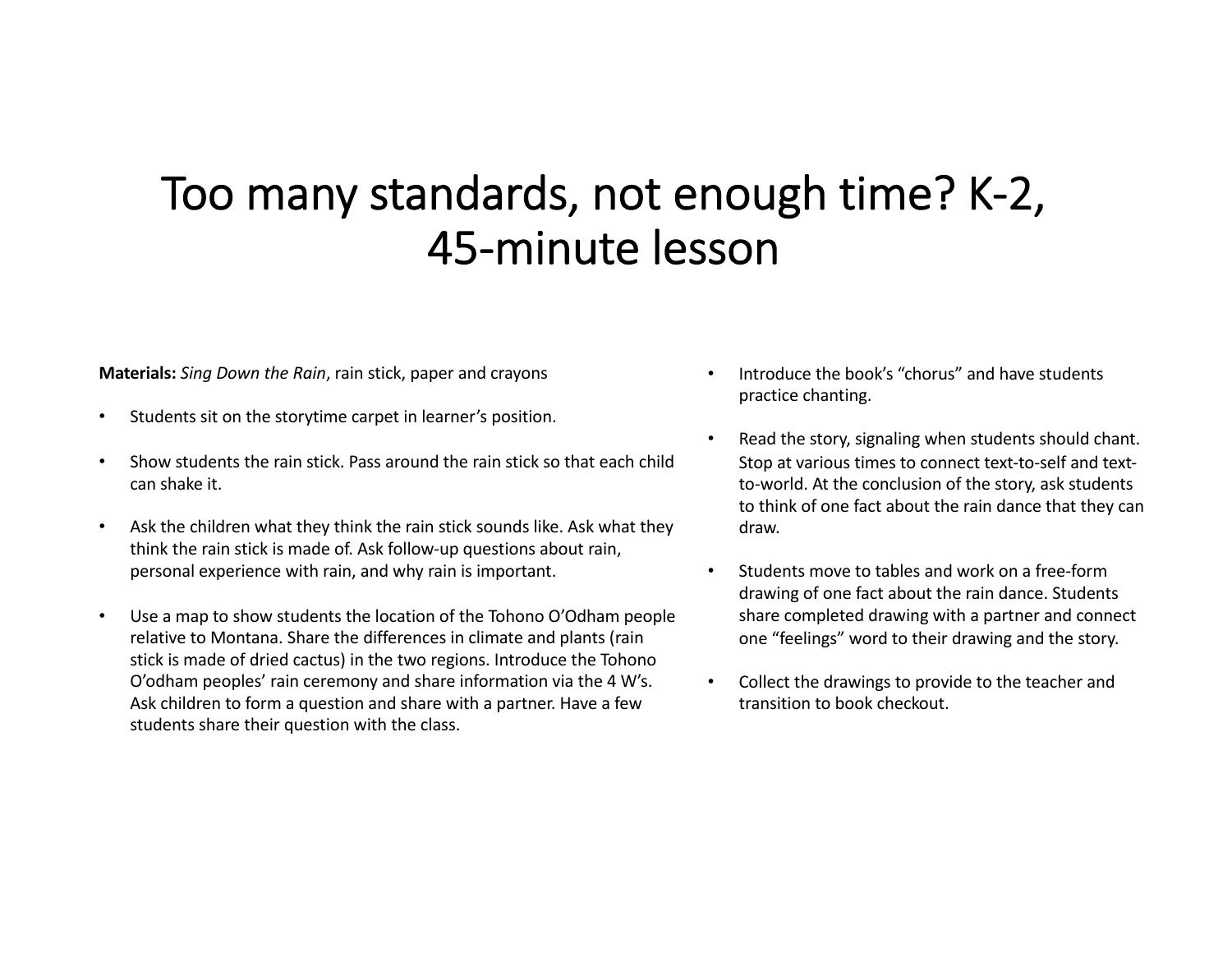#### **Library Media/Information Literacy Standards/Benchmarks Addressed**

Full lesson: Standard 8

 Objective 6: 5a,b,e; 6a Objective 1: 1a Objective 2: 2a Objective 3: 5d Objective 4: 3a Objective 5: 5f

#### **Standards Integration**

 **Library Media:** 9 of 17 benchmarks

**Science:** 2 benchmarks

**Social Studies:** 4 benchmarks

**Art:** 2 benchmarks

#### **Additional Montana K-12 Standards Integrated**

 **Science:** use observations to describe patterns of what plants and animals, including humans, need to survive; make observations of plants and animals to compare and contrast the diversity of life in different habitats

 **Social Studies:** describe and compare the ways in which people in different regions of the world interact with their physical environments; describe ways in which expressions of culture influence people; identify and describe ways families, groups, tribes, and communities influence the individual's daily life and personal choices; identify characteristics of American Indian tribes and other cultural groups in Montana

 **Art:** create artworks or designs that represent natural and constructed objects; identify subject matter and details in artworks